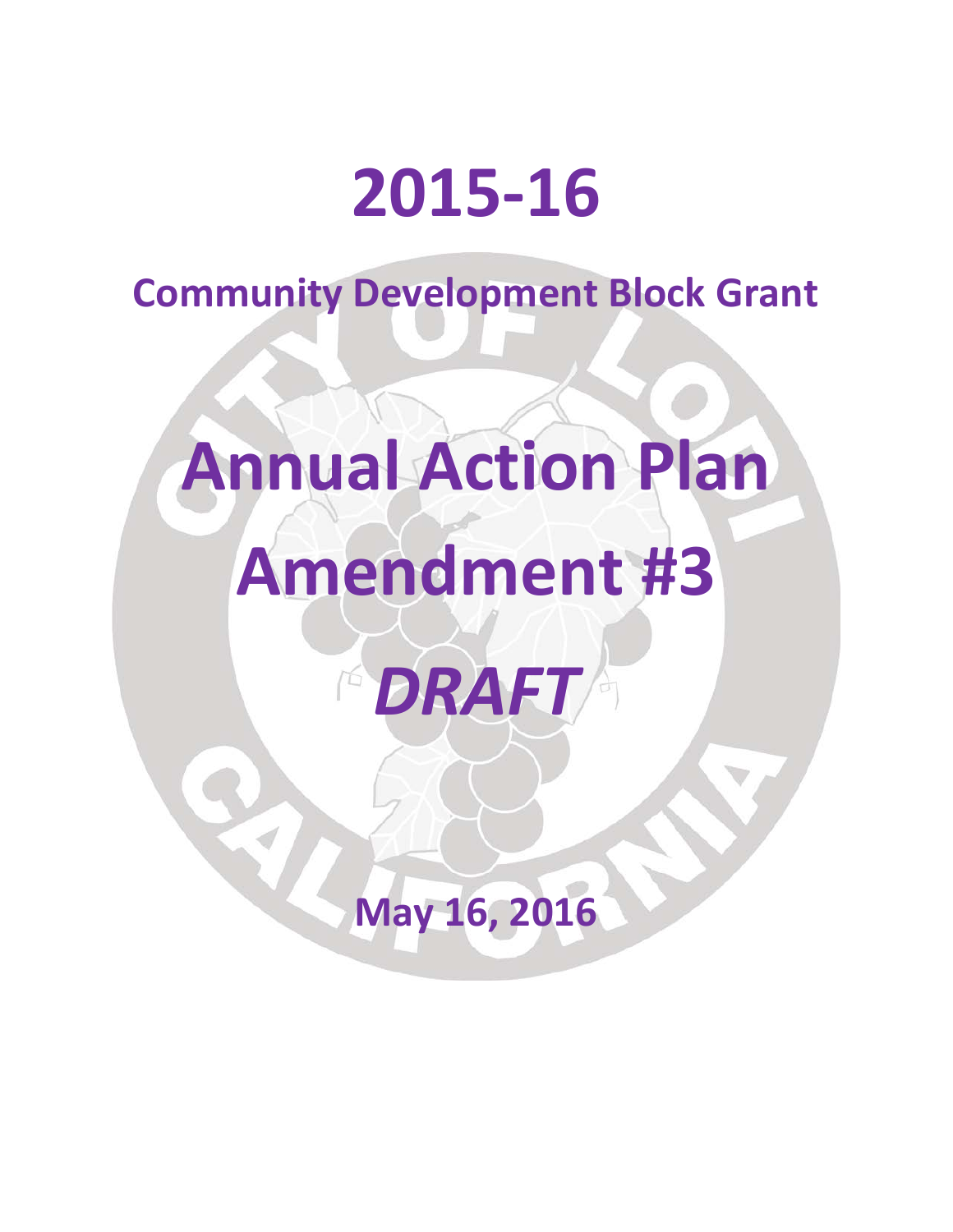#### **I. INTRODUCTION**

The 2015-16 Action Plan is a one-year plan to address housing and community development needs in the City of Lodi, with a particular focus on the needs of low-income households. This is the first year of the implementation of the five-year Consolidated Plan. Both the Consolidated Plan and the Action Plan are implemented by the Neighborhood Services Division in the Community Development Department.

The 2015-16 Annual Action Plan was adopted on May 6, 2015, and approved by the US Department of Housing and Urban Development in July 2015.

The City currently has \$69,943 of CDBG Program funding allocated to the Kofu Park ADA Improvement project. A bid of \$92,500 was received from AM Stephens on May 4, 2016.

A minimum of \$22,557 is needed to fund this project and we do have CDBG funding available from another City project. Our program guidelines, however, require City Council action through a Public Hearing for any increase or decrease in the amount allocated to a project/activity by more than 25%, which in this case would be \$17,485.The total amount available for reallocation is \$120,943.

Questions regarding this Action Plan amendment should be directed to:

Joseph Wood CDBG Program Administrator City of Lodi 221 W. Pine Street, PO Box 3006 Lodi, CA 95241-1910 209-333-6800 x2467

The Action Plan amendment is available for public review during a 30-day public comment period from May 16, 2016 to June 15, 2016. A public notice announcing its availability was published in the *Lodi News-Sentinel* on May 18, 2016. A public hearing on the Amendment will be held on June 15, 2016, at the Lodi City Council meeting.